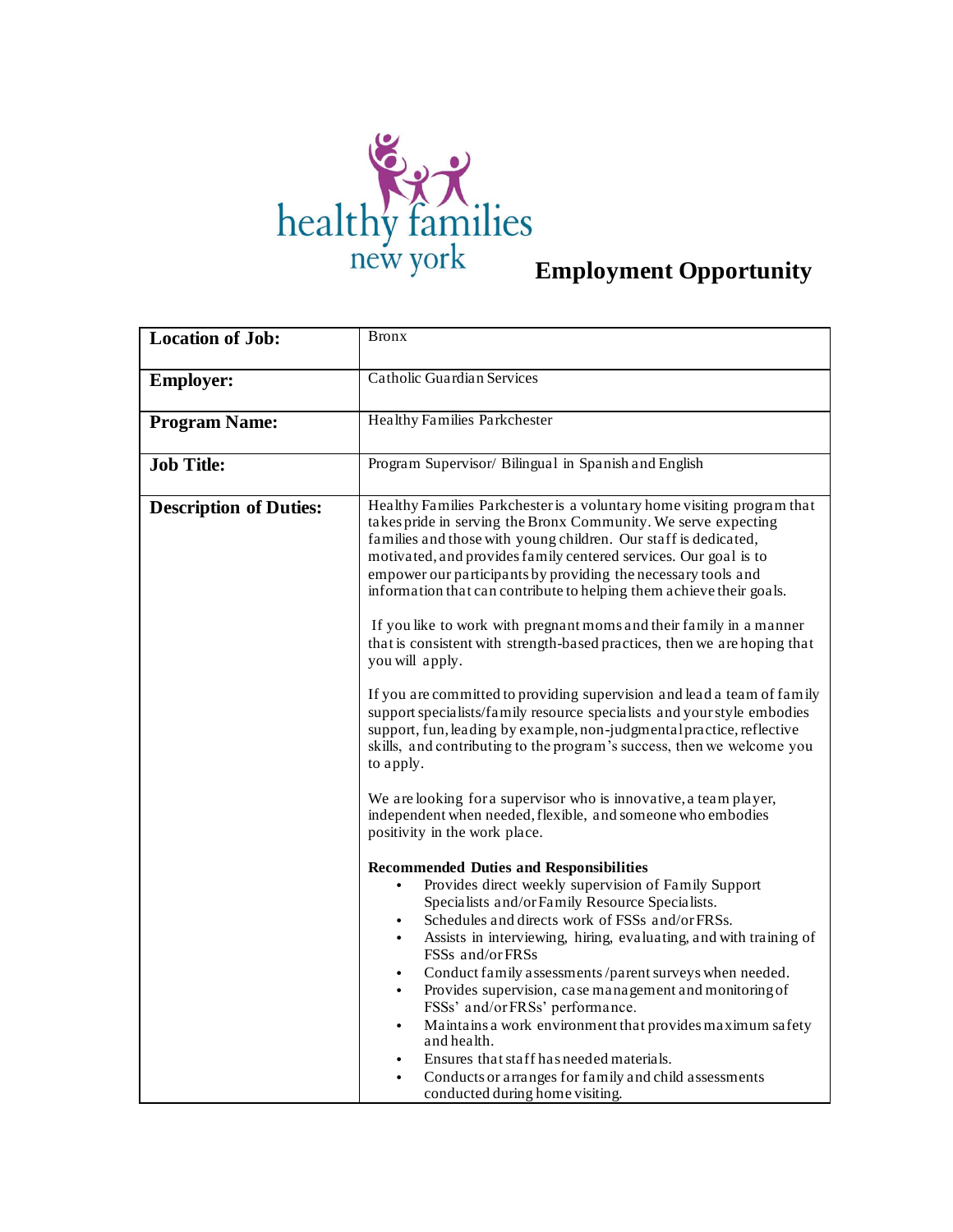|                      | Conducts participant record reviews and maintains required<br>$\bullet$<br>data collection systems up to date.<br>Provides documentation on services needed by and provided to<br>٠<br>each family.<br>Responsible for making home visits when workers are out on<br>$\bullet$<br>leave/on vacation, or there is a vacancy in order to ensure that<br>families are being served.<br>Responsible for conducting home visits with family support<br>$\bullet$<br>specialists and family resource specialists in order to conduct<br>quality assurance.<br>Assumes a major role in quality assurance and works together<br>٠<br>with the program director and other program supervisor in<br>order to make informed decisions that will benefit the program.<br>Is open to suggestions and feedback given in order to enhance<br>work performance.<br>The ideal candidate will positively represent the program<br>$\bullet$<br>during presentations, advisory board meetings, and community<br>meetings with other agencies.<br>Performs other related duties as assigned.<br>$\bullet$<br>May be required to carry a small caseload of families.<br>$\bullet$<br>State travel is required for training and program related<br>meetings.                                                                            |
|----------------------|-------------------------------------------------------------------------------------------------------------------------------------------------------------------------------------------------------------------------------------------------------------------------------------------------------------------------------------------------------------------------------------------------------------------------------------------------------------------------------------------------------------------------------------------------------------------------------------------------------------------------------------------------------------------------------------------------------------------------------------------------------------------------------------------------------------------------------------------------------------------------------------------------------------------------------------------------------------------------------------------------------------------------------------------------------------------------------------------------------------------------------------------------------------------------------------------------------------------------------------------------------------------------------------------------------------------|
| <b>Hours:</b>        | $9:00 \text{ am} - 5:00 \text{ pm}$<br>Flexibility for evening hours is required for training/participant                                                                                                                                                                                                                                                                                                                                                                                                                                                                                                                                                                                                                                                                                                                                                                                                                                                                                                                                                                                                                                                                                                                                                                                                         |
|                      | schedules, and program events.                                                                                                                                                                                                                                                                                                                                                                                                                                                                                                                                                                                                                                                                                                                                                                                                                                                                                                                                                                                                                                                                                                                                                                                                                                                                                    |
|                      | State travel may be required for training and state meetings with<br>overnight stay.                                                                                                                                                                                                                                                                                                                                                                                                                                                                                                                                                                                                                                                                                                                                                                                                                                                                                                                                                                                                                                                                                                                                                                                                                              |
| Salary:              | Commensurate with experience and education                                                                                                                                                                                                                                                                                                                                                                                                                                                                                                                                                                                                                                                                                                                                                                                                                                                                                                                                                                                                                                                                                                                                                                                                                                                                        |
| Minimum              | Master's degree in Social work, early childhood education, or human                                                                                                                                                                                                                                                                                                                                                                                                                                                                                                                                                                                                                                                                                                                                                                                                                                                                                                                                                                                                                                                                                                                                                                                                                                               |
| <b>Requirements:</b> | services preferred with 3 years of experience working with families and<br>young children or BA degree but enrolled in an accredited school for<br>any of the listed master's program.<br>Solid understanding of and experience in supervising and motivating<br>staff or program Interns, as well as providing support to staff in<br>rewarding and sometimes challenging situations.<br>• Knowledge of infant and child development, parent-child attachment,<br>maternal-infant health and the dynamics of child abuse and neglect.<br>• Knowledge and experience in strength-based and family-centered<br>provision of primary prevention services, and/or direct experience as a<br>home visitor.<br>•Knowledge of maternal-infant health or dynamics of child abuse and<br>neglect<br>• Experience in providing services to culturally diverse<br>communities/families.<br>•Experience in home visiting with a strong background in prevention<br>services to the 0-3 age population<br>•Respect for and sensitive to the needs and rights of others, including<br>those with differing cultural, racial, sexual, or ethnic identities.<br>• Ability to establish trusting relationships and work effectively with<br>mothers, fathers, and extended family.<br>• Belief that children need to be nurtured. |